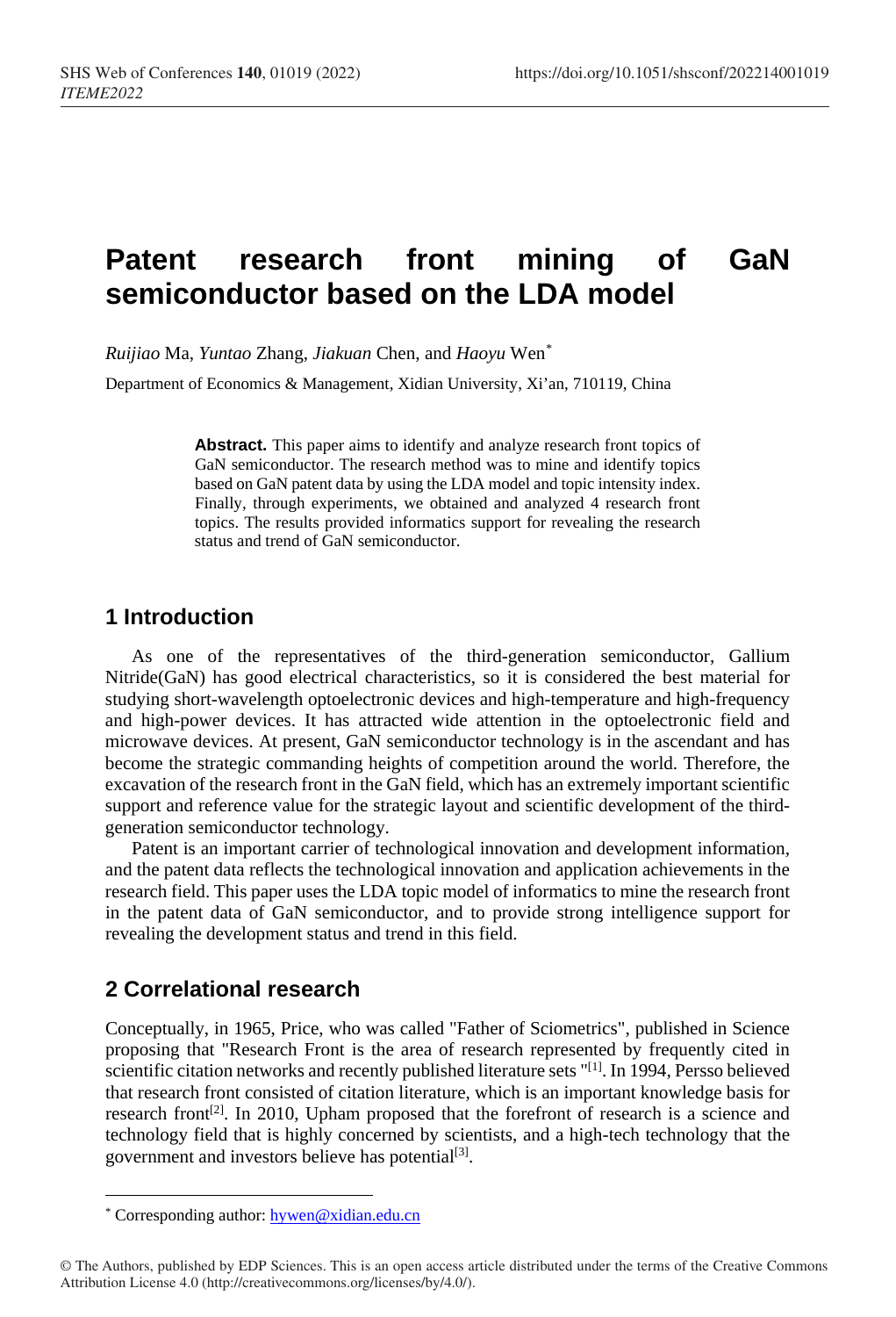In terms of research methods, Blei et al. made Bayesian improvements on PLSI(Probabilistic Latent Semantic Indexing) model, then proposed LDA (Latent Dirichlet Allocation) topic model, and was widely recognized and used $[4]$ . However, the LDA model cannot explain the evolution of research topics, then Blei have proposed a dynamic topic model to realize the detection and tracking of dynamic scientific research topics<sup>[5]</sup>.

At present, many scholars use relevant methods to research the application of frontier identification. This paper uses LDA to mine the topics, and use the topic intensity as an index to measure the attention of research front topics, and then dig into the research front topics with high value.

### **3 Research method**

LDA(Latent Dirichlet Allocation) is an unsupervised learning based on word bag model and a probabilistic topic model that is able to give the topic of each document in the document dataset as a probability distribution. The core idea is to represent each document as a probability distribution composed of a set of topics, while each topic is a probability distribution composed of a series of words, thus forming a three-layer Bayesian network model of "document-topic-word"[4].

In the LDA topic model, the determination of the optimal topic number K has a crucial impact on the effect of model topic recognition. The optimal number of topics needs to be determined by calculating the perplexity index. In theory, the lower the perplexity means, the better the topic model is. The number of topics that is too large or too small will have a bad impact on the outcome. Generally, the number of topics corresponding to the low perplexity or inflection point is the optimal number of topics.

The specific steps of research methods are as follows:

• Obtain the patent data about the GaN semiconductor.

• Data preprocessing, including text format conversion, punctuation removal, number removal, stop word removal, stem parsing, word bag creation, etc.

- Set the number of hyperparameters, and optimal topics of the LDA model.
- Extraction of the LDA topics was performed using the KNIME platform.

• Topic intensity is calculated and the number of patents included in each topic identified by the LDA model can reflect the study strength of each topic. If the topic intensity of the research topic is higher than the mean, the topic is highly attention.

• Analyze the research front topics.

## **4 Experimental process and results**

### **4.1 Data acquisition and preprocessing**

Patent data were obtained from the incoPat Global Patent database, with the retrieval time range of 2017~2020. Retrieval formula is TIAB= (GaN or gallium nitride) and the retrieval country was selected as the United States. Finally, 1,052 patent data were downloaded, with the title and abstract as the research corpus.

In this paper, KNIME platform and Python were used to preprocess the summary text data of the above data, including punctuation removal, digital removal, stop word removal and other processes. Related common high-frequency stop words in the domain were removed by Python, such as materials, semiconductor, etc.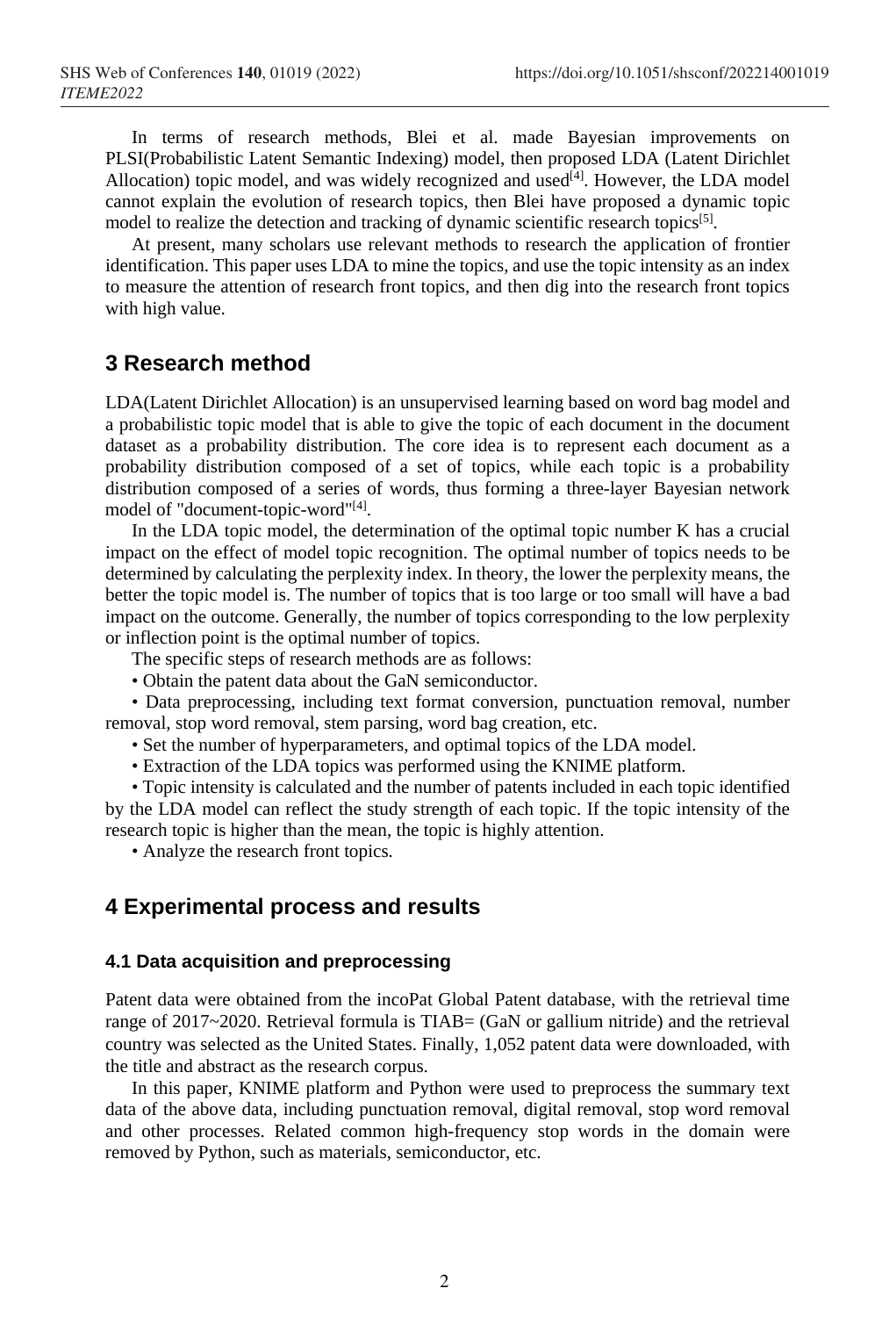### **4.2 LDA topic identification**

When the gensim package of Python was used to calculate the perplexity, and the change result of k value of  $1~20$  is calculated iteratively. As shown in Fig 1, it is known that with the increase of the k value, the K value at the inflection point with low perplexity should be selected as the optimal number of topics, so 10 should be selected as the number of topics.



**Fig. 1.** Perplexity curve.

The LDA module of the KNIME platform was identified for topics, with specific parameters set to: No of topic: 10, No of words per topic: 10, Alpha=5, and Beta=0.01. The final obtained motif results are shown in Table 1.

| <b>Topic</b>         | <b>Topic words</b>                                                                        |
|----------------------|-------------------------------------------------------------------------------------------|
| $topic_0$            | n-type  p-type  substrate  light  conduct  impure  algan  emit  light-emitting  diode     |
| $topic_1$            | substrate  film  metal  bond  epitaxy  wafer  surface  circuit  growth  thin  ga  conduct |
| $topic_2$            | sensor  compound  transduce  barrier  crystal  two-dimensional  channel  2deg             |
| topic $\overline{3}$ | structure transistor channel silicon stack barrier pattern p-gan oxide polar              |
| $topic_4$            | transistor  switch  circuit  signal  termin  connect  driver  configure  drain  drive     |
| $topic_5$            | substrate  epitaxy  fabric  buffer  mask  crystal  sapphir  polar  pattern  thermal       |
| $topic_6$            | image generet network data train model adversari learn discrimin neural                   |
| topic_7              | light  led  emit  quantum  diode  wavelength  color  optic  photon  light-emitting        |
| topic $8$            | electrode  barrier  substrate  contact  drain  channel  metal  surface  n-type  dope      |
| topic 9              | crystal  surface  silicon  aluminum  elem  composit  deposit  atom  nitrogen  indium      |

**Table 1.** Patent topic identification results.

### **4.3 Topic intensity calculation**

According to the topic-document distribution, the results of the topic intensity were obtained, as shown in Table 2. Taking average topic intensity 105 as a threshold, above 105 was considered high topic intensity.

#### **4.4 Analysis of research front topics**

According to the above methods, topic\_0, topic\_1, topic\_4, and topic\_7 are judged as front topics. The corresponding research contents of each topic are: topic\_0-light-emitting diode, topic\_1-crystal epitaxial growth, topic\_4-switch device, and topic\_7-LED lighting.

Light-emitting diodes and switching devices are both power electronics. GaN materials are currently widely used in a variety of electrical electronics and optoelectronic devices, and It has broad application prospects in high-performance servers, wireless base stations, solar power generation, new energy vehicles, smart grid and other aspects. Research in the field